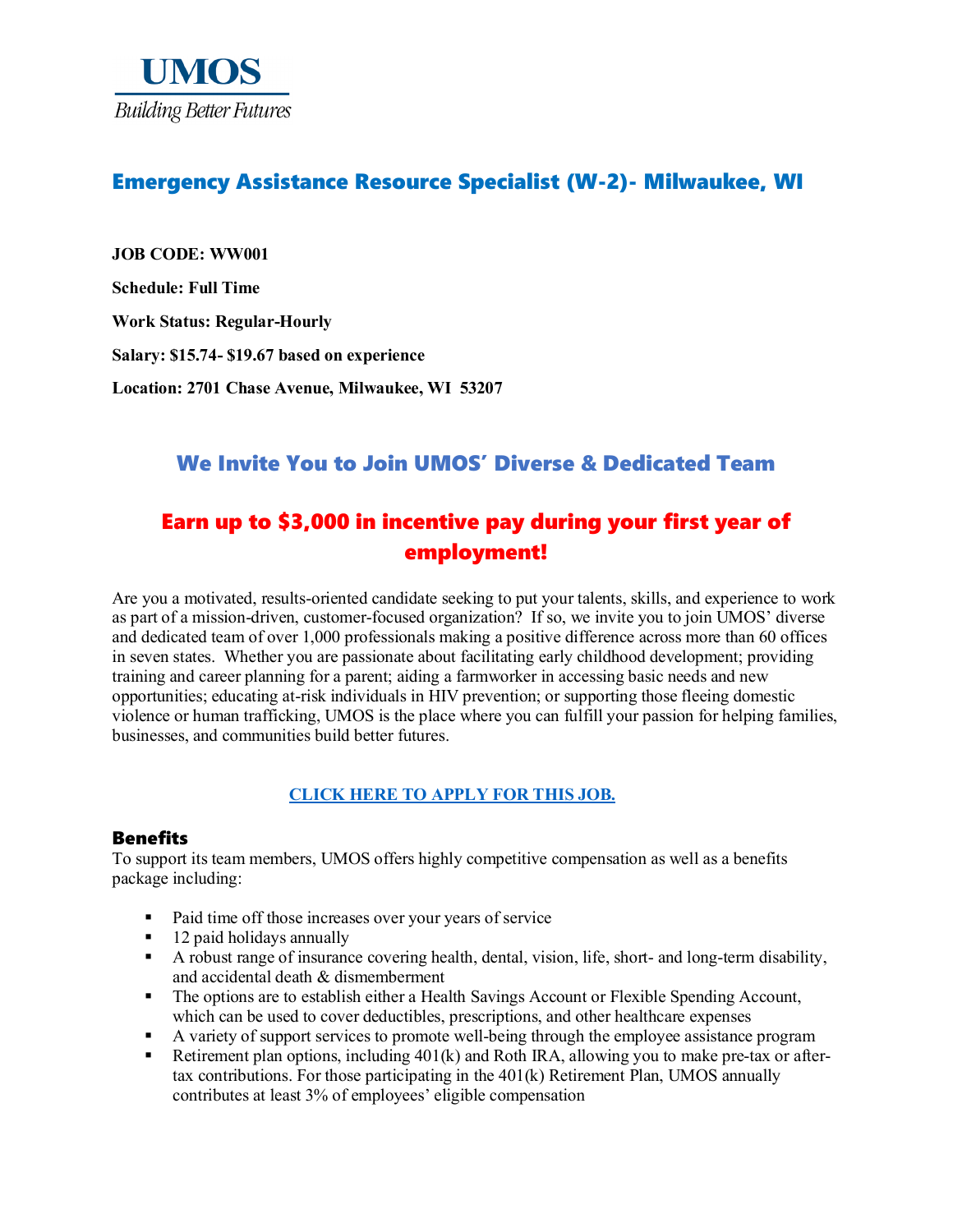

#### Diversity & Equal Opportunity

UMOS is proud to be an Equal Opportunity Employer, and encourages qualified candidates of all backgrounds to apply, irrespective of race, ethnicity, color, religion, sex, national origin, sexual orientation, marital status, disability, age, parental status, and military service, or any other status protected by federal, state, or local law. In fact, 78% of senior management positions are held by people of color and women.

# Are you motivated and result driven while providing resources to our applicants, community partners with excellent communication and customer service skills? If so, we have an outstanding opportunity available!

The Emergency Assistance Resource Specialist is responsible for providing W-2 and Related Programs applicants, the general public, internal staff and community agencies information on available community resources, programs and services, conducting initial, comprehensive interviews for Emergency Assistance (EA), reception customer support, processing EA applications and determining EA program eligibility

#### Primary Responsibilities:

- 1. Serve as the initial point of contact for incoming Job Center traffic on behalf of UMOS and colocated partner agencies.
- 2. Understand and respond clearly to Job Center and agency staff, and visitor requests, by phone or in-person, with diplomacy and professionalism in a timely fashion; work to diffuse angry customers, communicating effectively to resolve issues.

Schedule appointments for UMOS program applicants/participants to meet with staff members and/or provide direction to contact appropriate partner agency staff or other community resources.

- 3. Troubleshoot general case issues related to UMOS workforce development programs, gather data from customers, directing them appropriately.
- 4. Perform CWW queries and enter case comments to ensure Job Center visits are documented. 6. Assist with the ordering, monitoring, accounting and distributing transportation assistance to UMOS program participants
- 5. Assist with releasing checks, vouchers and/or gift cards as needed.
- 6. Conduct EA one-on-one application interviews and review requirements with applicants to determine eligibility for EA.
- 7. Informally assess EA/W-2 applicants' immediate needs and connect to appropriate services and/or programs to address those needs.
- 8. Maintain detailed knowledge of W-2 and EA program policies governing eligibility, policy compliance, and legal rights and responsibilities to applicants, including providing necessary information about complaint procedures.
- 9. Review and verify financial and non-financial eligibility documentation/verification and make EA eligibility determinations within required timeframes.